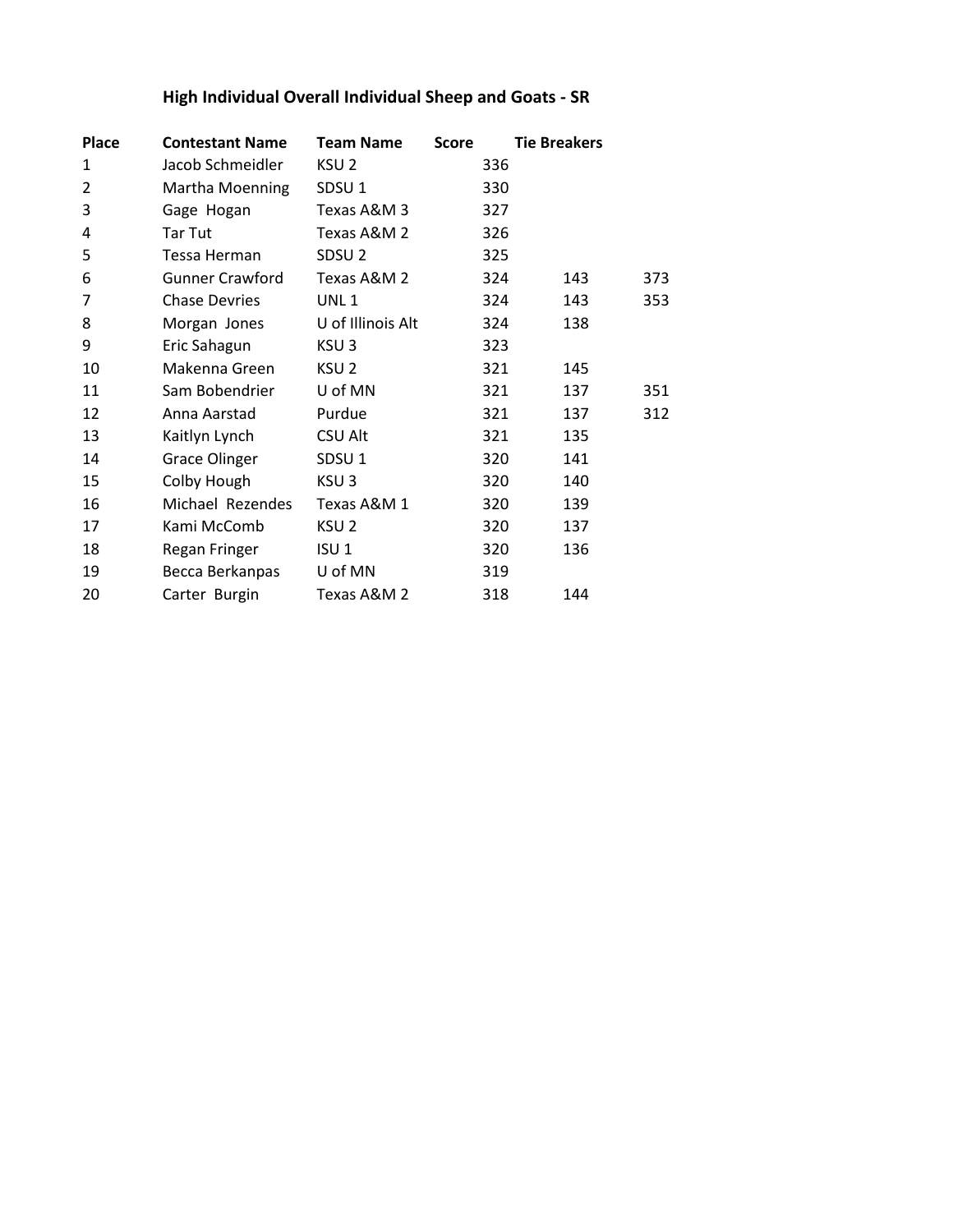## **High Individual Overall Individual Swine - SR**

| <b>Place</b>   | <b>Contestant Name</b> | <b>Team Name</b>   | <b>Score</b> | <b>Tie Breakers</b> |
|----------------|------------------------|--------------------|--------------|---------------------|
| $\mathbf{1}$   | Clayton Walsh          | <b>CSU</b>         | 230          |                     |
| $\overline{2}$ | Logan Jackson          | Texas A&M 1        | 229          |                     |
| 3              | Tar Tut                | Texas A&M 2        | 227          |                     |
| 4              | <b>Gunner Crawford</b> | Texas A&M 2        | 226          | 93<br>373           |
| 5              | Nate Brookshire        | Western Illinois 1 | 226          | 93<br>369           |
| 6              | <b>Belle Patterson</b> | U of MN Alt        | 226          | 88                  |
| 7              | Kristen Massingill     | Texas A&M 1        | 224          | 94                  |
| 8              | Brayden Freeman        | ISU <sub>1</sub>   | 224          | 91<br>345           |
| 9              | Jeff Paulsen           | SDSU <sub>3</sub>  | 224          | 91<br>336           |
| 10             | Dakota Pemberton       | U of MO Alt        | 224          | 90                  |
| 11             | Martha Moenning        | SDSU <sub>1</sub>  | 223          |                     |
| 12             | Makenna Green          | KSU <sub>2</sub>   | 221          | 96                  |
| 13             | Temma Monroe           | ISU <sub>1</sub>   | 221          | 95                  |
| 14             | Regan Fringer          | ISU <sub>1</sub>   | 221          | 91                  |
| 15             | Ashley Porter          | Purdue             | 221          | 87                  |
| 16             | Michael Rezendes       | Texas A&M 1        | 219          | 92                  |
| 17             | Megan Schroeder        | UNL <sub>1</sub>   | 219          | 90                  |
| 18             | Emma Mercer            | Texas A&M 2        | 219          | 89                  |
| 19             | Lauren Kaliff          | UNL <sub>2</sub>   | 219          | 88                  |
| 20             | <b>Clayton Cross</b>   | Fort Hays          | 219          | 86                  |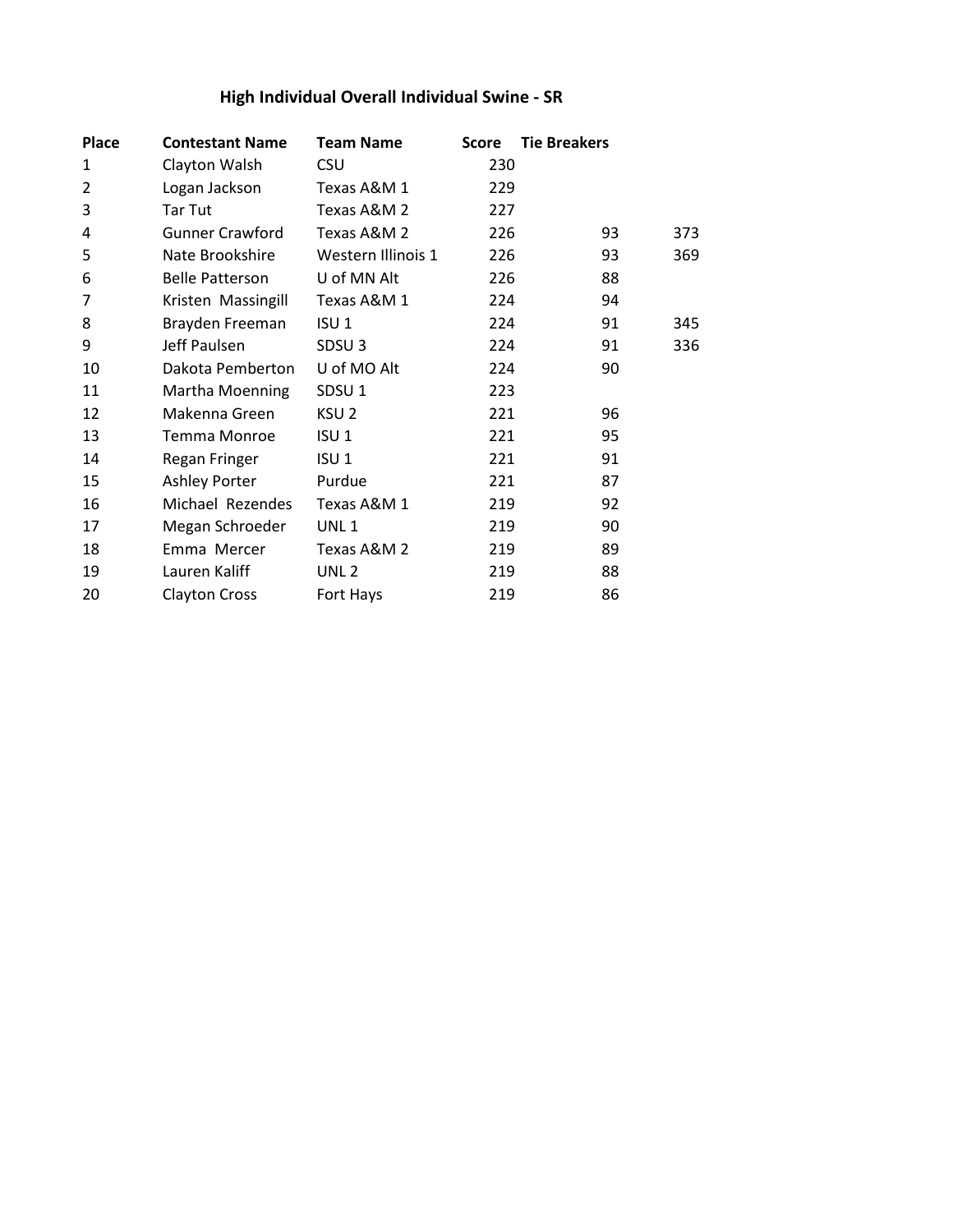## **High Individual Overall Individual Cattle - SR**

| <b>Place</b>   | <b>Contestant Name</b> | <b>Team Name</b>   | <b>Score</b> | <b>Tie Breakers</b> |
|----------------|------------------------|--------------------|--------------|---------------------|
| 1              | Logan Jackson          | Texas A&M 1        | 379          |                     |
| $\overline{2}$ | Katie Kempen           | Texas A&M 1        | 364          |                     |
| 3              | Nate Brookshire        | Western Illinois 1 | 361          |                     |
| 4              | <b>Ryleigh Travers</b> | <b>CSU</b>         | 360          |                     |
| 5              | Kestlyn Willert        | U of MN            | 356          | 138                 |
| 6              | <b>Gunner Crawford</b> | Texas A&M 2        | 356          | 137                 |
| 7              | Ryan Frantz            | Purdue             | 356          | 126                 |
| 8              | Cody Knodle            | KSU <sub>3</sub>   | 355          | 141                 |
| 9              | <b>Temma Monroe</b>    | ISU <sub>1</sub>   | 355          | 140                 |
| 10             | Anna Aarstad           | Purdue             | 354          |                     |
| 11             | Gage Tebo              | Western Illinois 1 | 353          | 139                 |
| 12             | <b>Tyler Dieball</b>   | KSU 1              | 353          | 130                 |
| 13             | <b>Riley Leeson</b>    | SDSU <sub>2</sub>  | 350          | 138                 |
| 14             | Jeb Schwager           | Western Illinois 1 | 350          | 132                 |
| 15             | Clayton Walsh          | <b>CSU</b>         | 349          |                     |
| 16             | Garrett Rhode          | U of Illinois      | 348          | 133                 |
| 17             | Jacob Schmeidler       | KSU <sub>2</sub>   | 348          | 127<br>354          |
| 18             | Michael Myerscough     | U of Illinois Alt  | 348          | 127<br>339          |
| 19             | Tar Tut                | Texas A&M 2        | 347          | 140                 |
| 20             | Dane Robertson         | Western Illinois 2 | 347          | 130                 |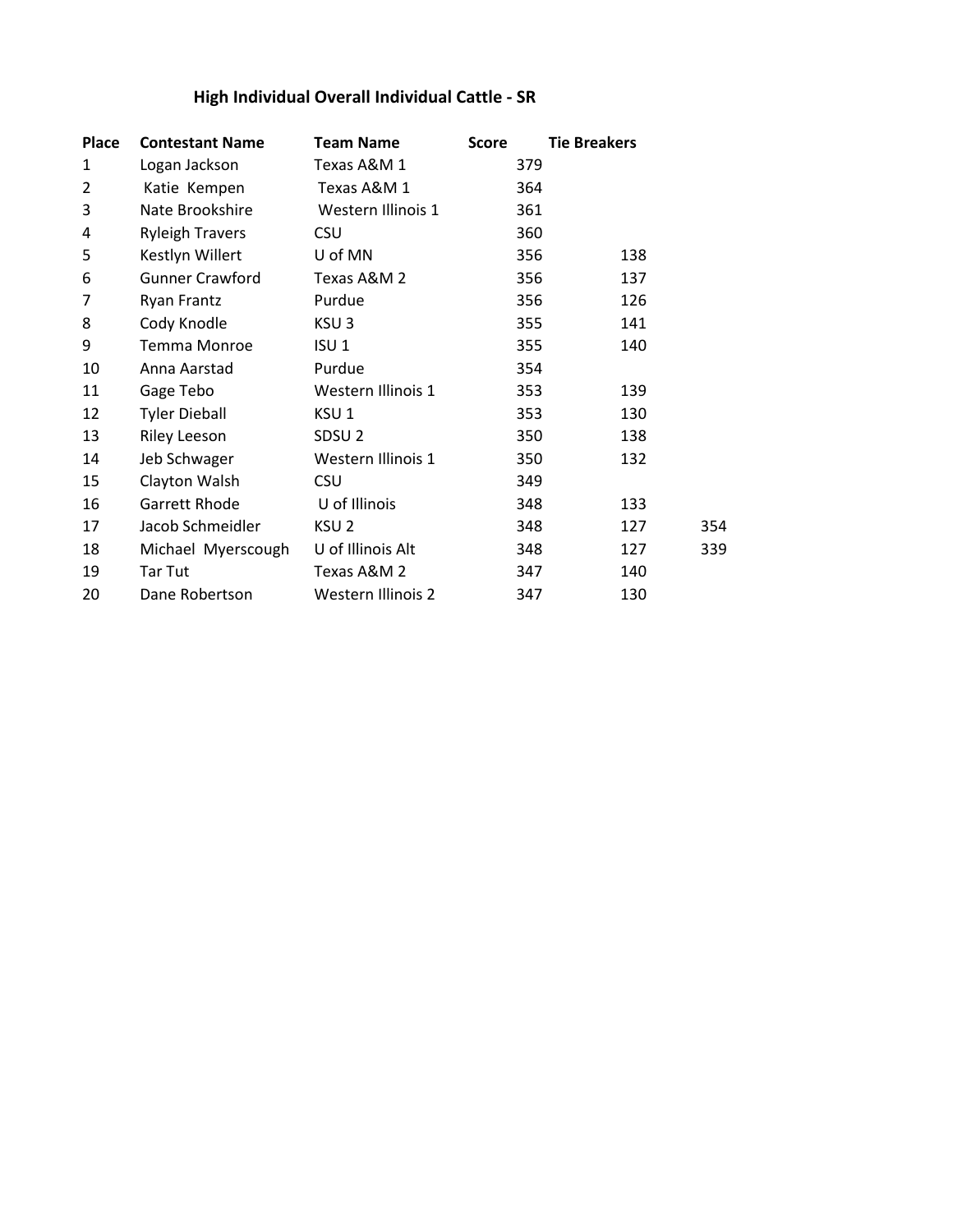## **High Individual Overall Individual Reasons - SR**

| <b>Place</b>   | <b>Contestant Name</b> | <b>Team Name</b>   | <b>Score</b> | <b>Tie Breakers</b> |
|----------------|------------------------|--------------------|--------------|---------------------|
| 1              | Makenna Green          | KSU <sub>2</sub>   | 378          |                     |
| $\overline{2}$ | Tar Tut                | Texas A&M 2        | 377          |                     |
| 3              | Logan Jackson          | Texas A&M 1        | 376          |                     |
| 4              | Martha Moenning        | SDSU <sub>1</sub>  | 374          |                     |
| 5              | <b>Gunner Crawford</b> | Texas A&M 2        | 373          |                     |
| 6              | Michael Rezendes       | Texas A&M 1        | 372          |                     |
| 7              | <b>Grace Olinger</b>   | SDSU <sub>1</sub>  | 370          |                     |
| 8              | Katie Kempen           | Texas A&M 1        | 369          | 341                 |
| 9              | Nate Brookshire        | Western Illinois 1 | 369          | 359                 |
| 10             | Sawyer Schlipf         | Western Illinois 1 | 368          |                     |
| 11             | <b>Brooklyn Moore</b>  | CSU                | 367          |                     |
| 12             | Carter Burgin          | Texas A&M 2        | 364          | 325                 |
| 13             | Kristen Massingill     | Texas A&M 1        | 364          | 328                 |
| 14             | <b>Temma Monroe</b>    | ISU 1              | 364          | 362                 |
| 15             | <b>Ryleigh Travers</b> | <b>CSU</b>         | 363          |                     |
| 16             | <b>Tessa Tomlinson</b> | <b>CSU</b>         | 362          |                     |
| 17             | Emma Mercer            | Texas A&M 2        | 361          | 311                 |
| 18             | Cody Knodle            | KSU 3              | 361          | 326                 |
| 19             | Eric Sahagun           | KSU <sub>3</sub>   | 361          | 336                 |
| 20             | Kestlyn Willert        | U of M             | 360          |                     |